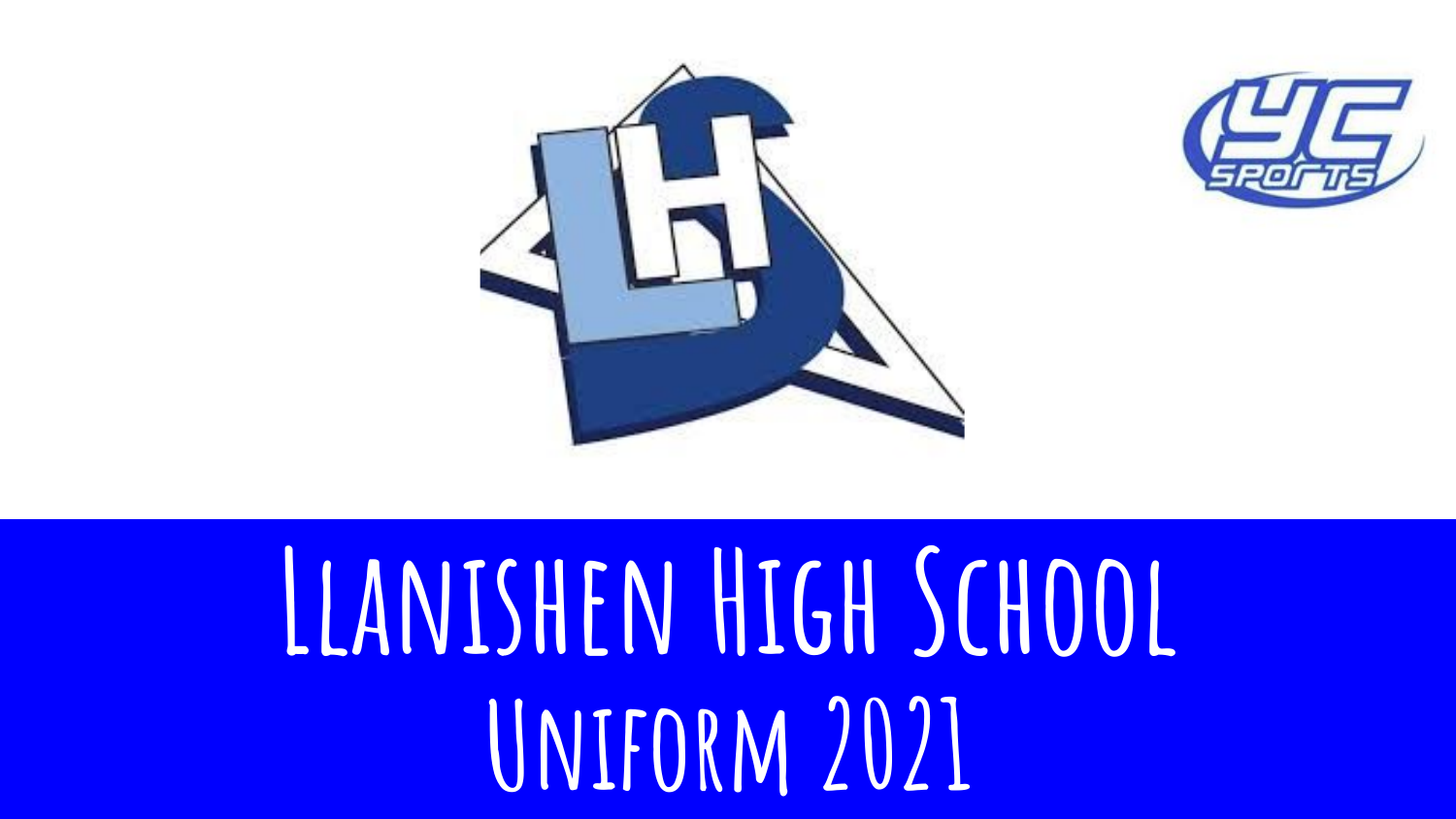### **Where can you purchase your uniform?**

This uniform is available at our Cathays store and online: We advise children who do not yet have the uniform to come to the store where possible so we can size the child correctly. We politely ask that existing pupils buy online.

### **Online**

https://www.ycsports.com/School-uniform/My-School/Llanishen-High-S chool

**Cathays** 

- 86-90 Crwys Rd, Cardiff, CF24 4NP 02920 237 968 From 1st July - 15th September all schoolwear orders delivery to Cardiff addresses will be **free**, delivery will be once a week to each area, delivered by our staff.

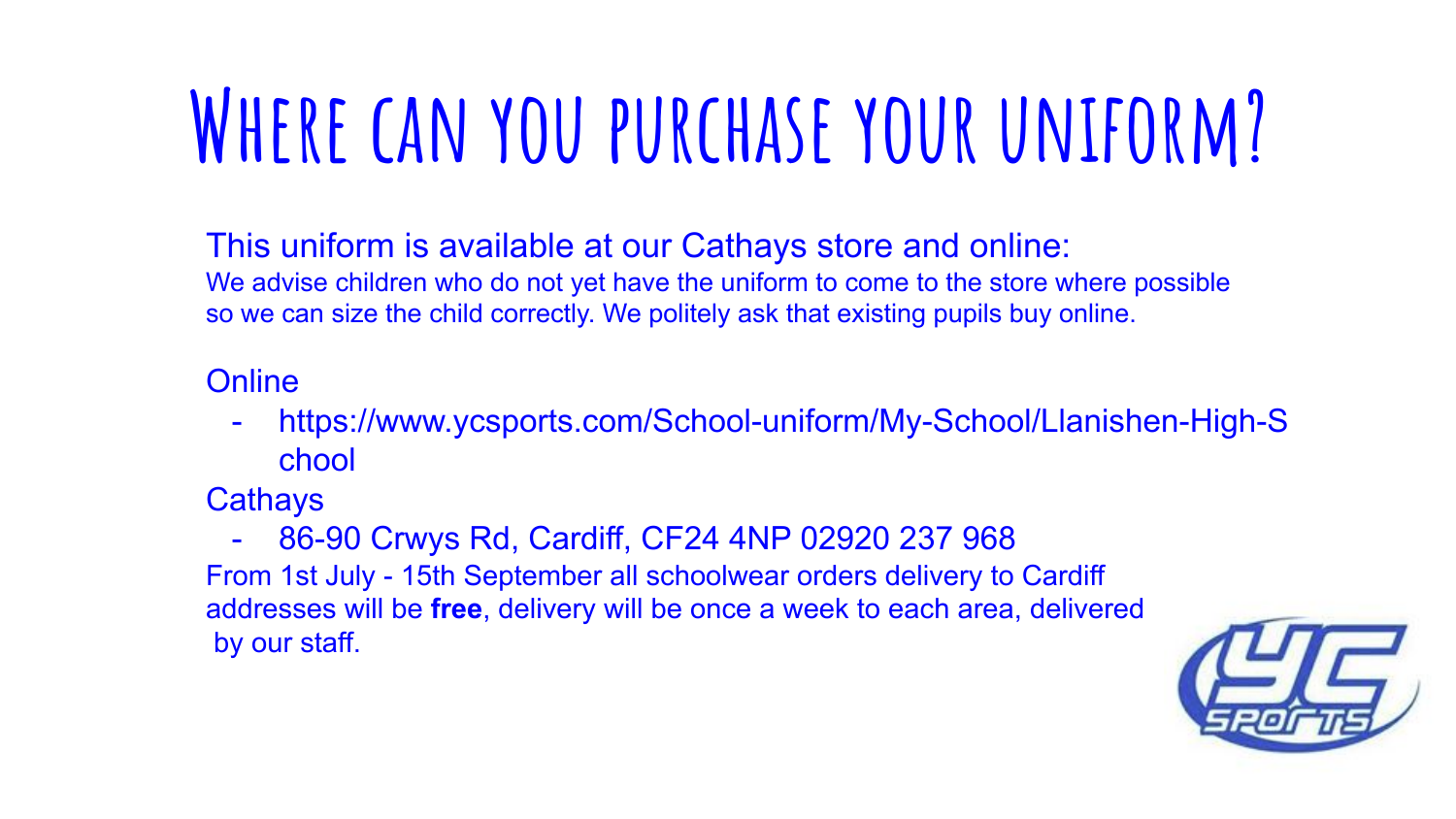

### **Opening Hours**



We have made a numerous amount of changes to our stores to enable them to comply with social distancing.

Usual opening hours 9am-5:30pm Monday-Saturday

- 8th-15th August

9am-5.30pm Monday-Saturday, 10am-4pm Sunday

- 16th-22nd August 9am-8pm Monday-Friday, 9am-6pm Saturday, 10am-4pm Sunday

- 23rd August - 5th September 9am-9pm Monday-Friday, 9am-8pm Saturday, 10am-4pm Sunday

We kindly ask for one parent to accompany a maximum of 2 children in store due to COVID-19. We also ask all existing pupils to buy their uniform online where possible. Thank you.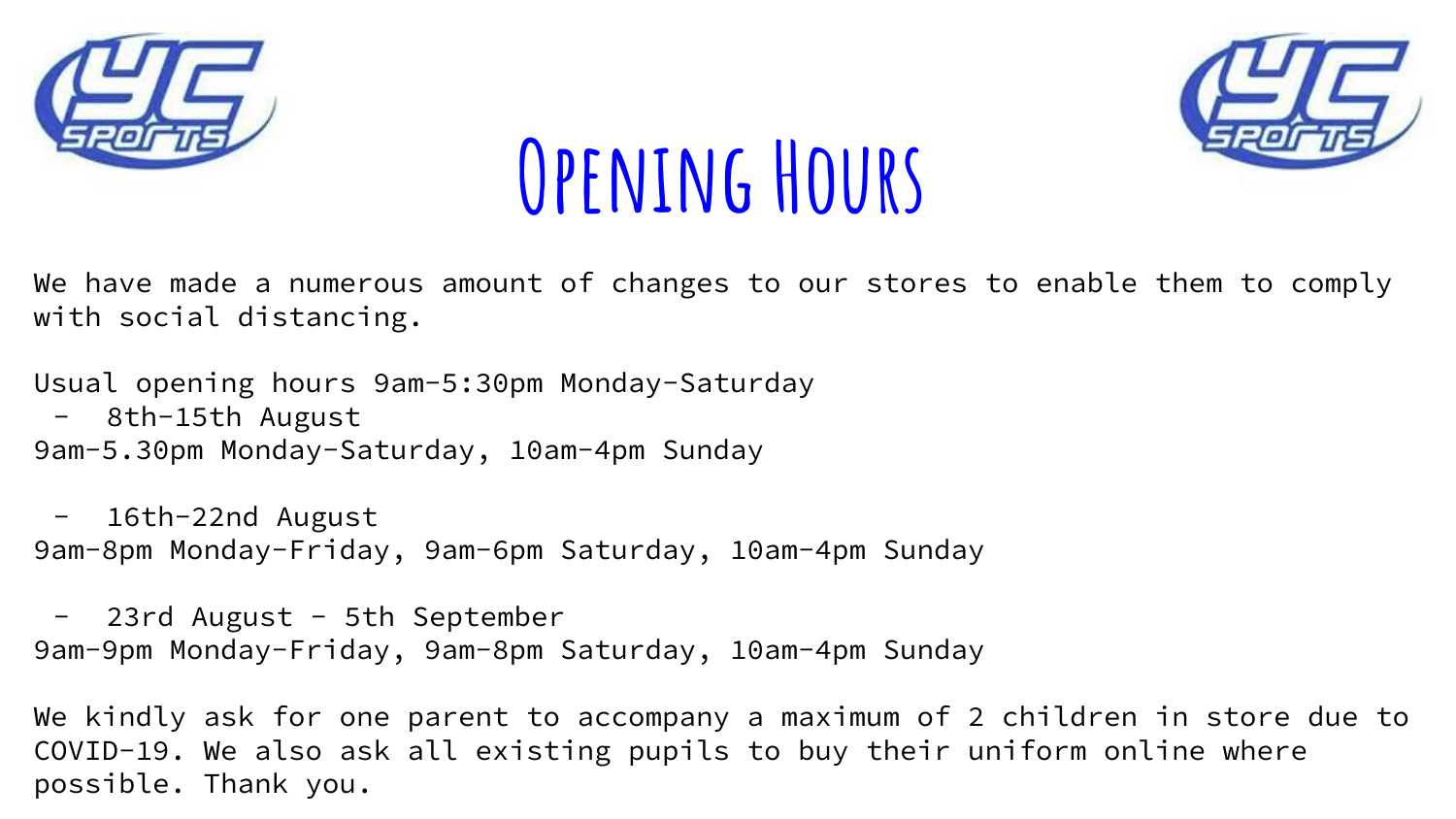

# **Main School Uniform**

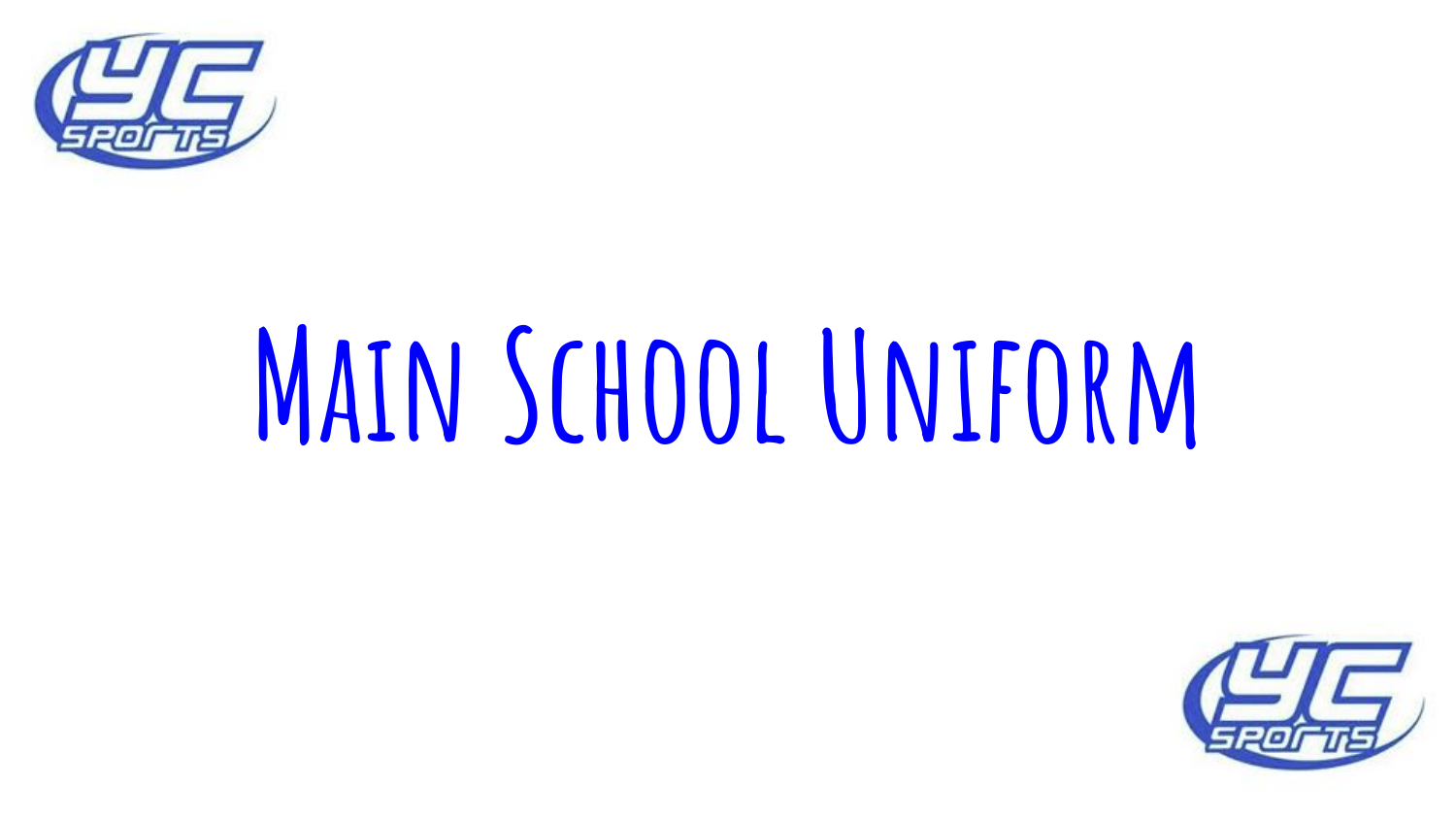### **BLazers (Compulsory)**



### Price  $£26.00 - £30.00$

(price dependent on size)

### **Size Guide**

Blazers available in

- Fitted Girls shape, 3 buttons
- Unfitted 2 buttons

Blazer Sizes (Corresponds with chest size)

| 26"    | 36" |
|--------|-----|
| 27     | 38" |
| 28     | 40" |
| 29     | 42  |
| 30"    | 44" |
| 32"    | 46" |
| $34$ " | 48" |

Please note if you need larger sizes these need to be ordered in advance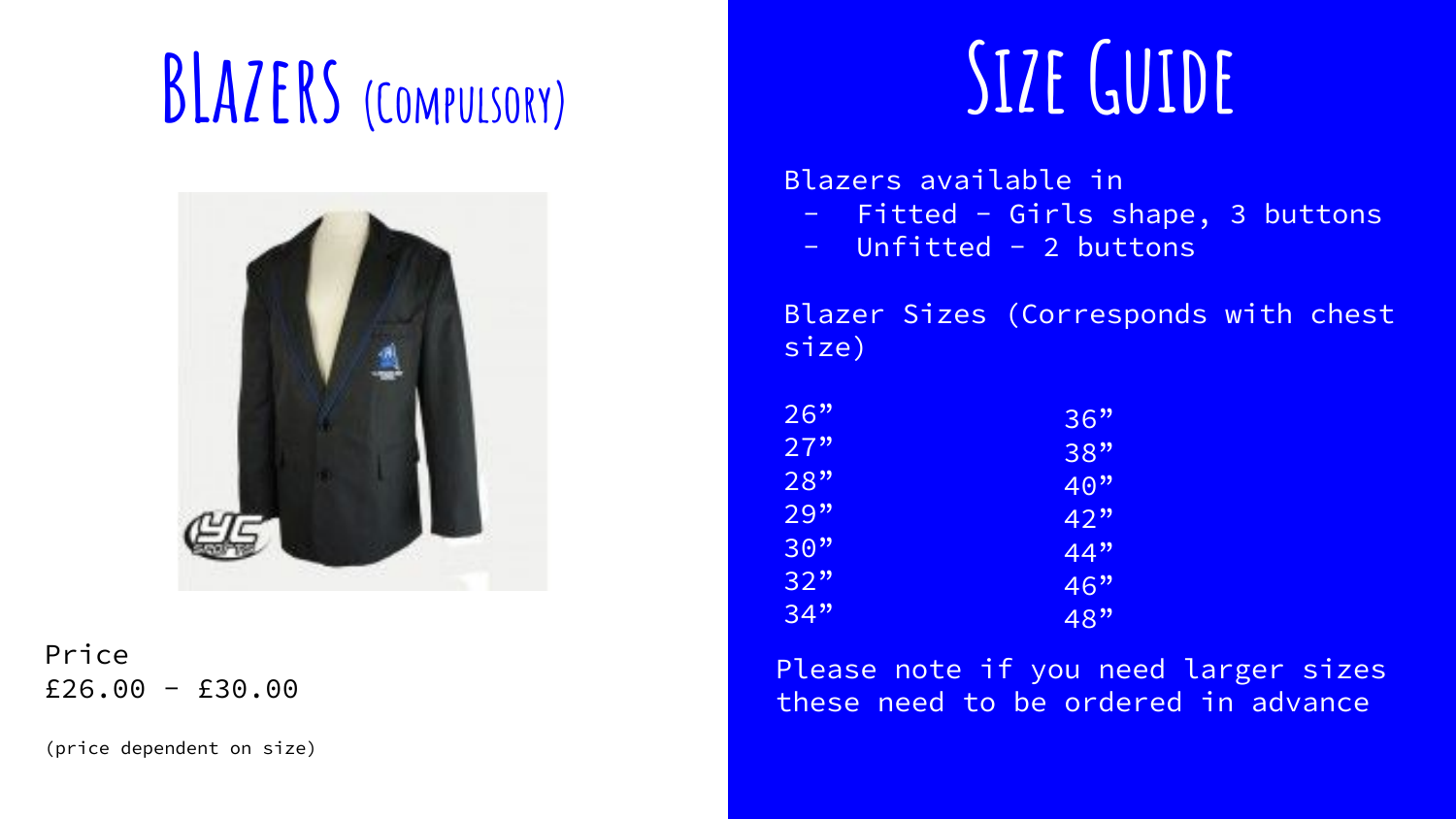

### Price  $£14.50 - £15.50$

(price dependent on size)

### **Jumpers Size Guide**

These are available in fitted (girls shape) and non fitted

7/8 9/10 11/12 S M L XL 2XL 3XL

> Please note if you need a larger sizes these need to be ordered in advance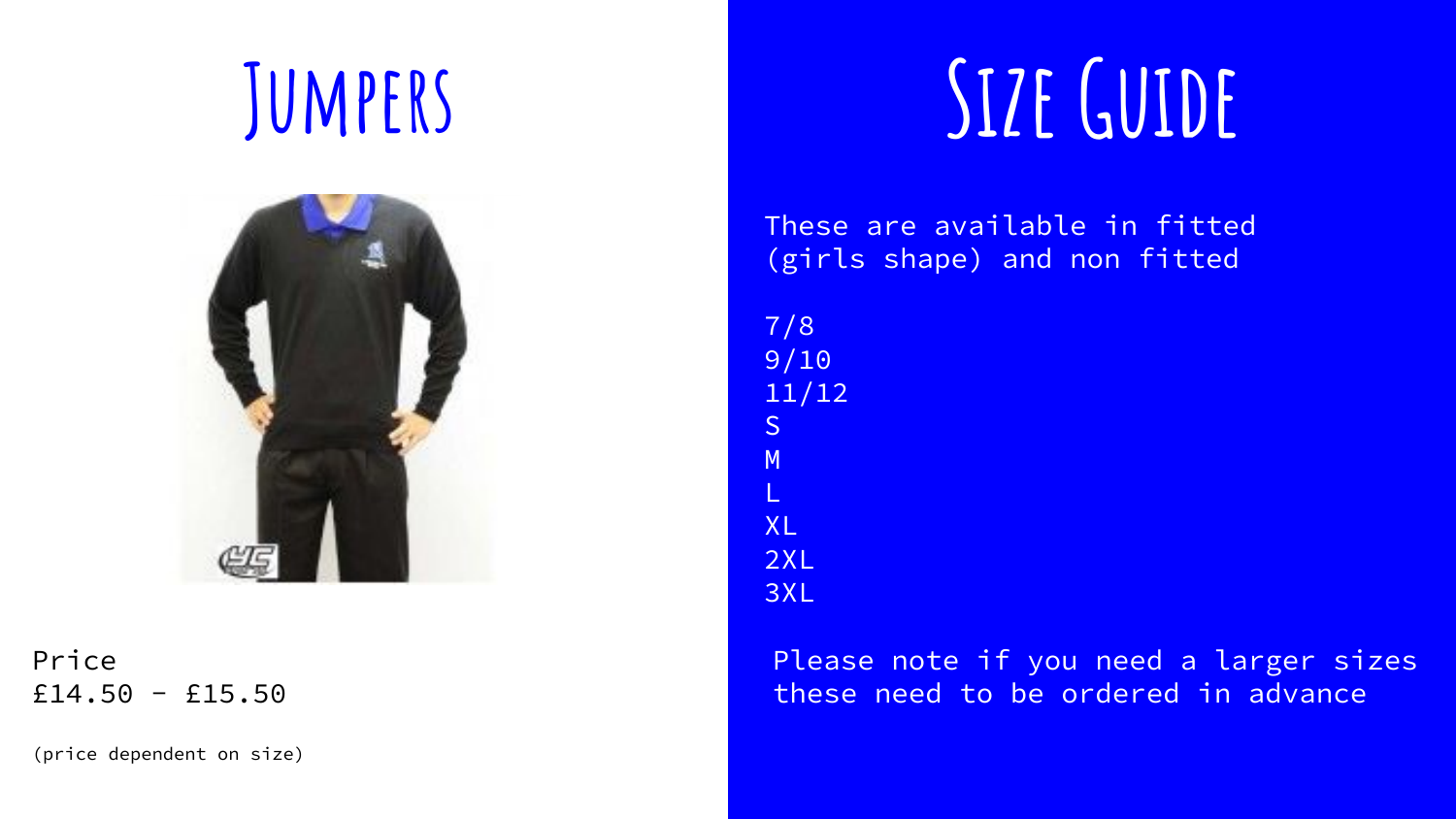

Price  $£15.50 - £16.50$ 

(price dependent on size)

### CARDIGANS SIZE GUIDE

These are a fitted style

7/8 9/10 11/12 S M L XL 2XL 3XL

### Please note if you need a larger sizes these need to be ordered in advance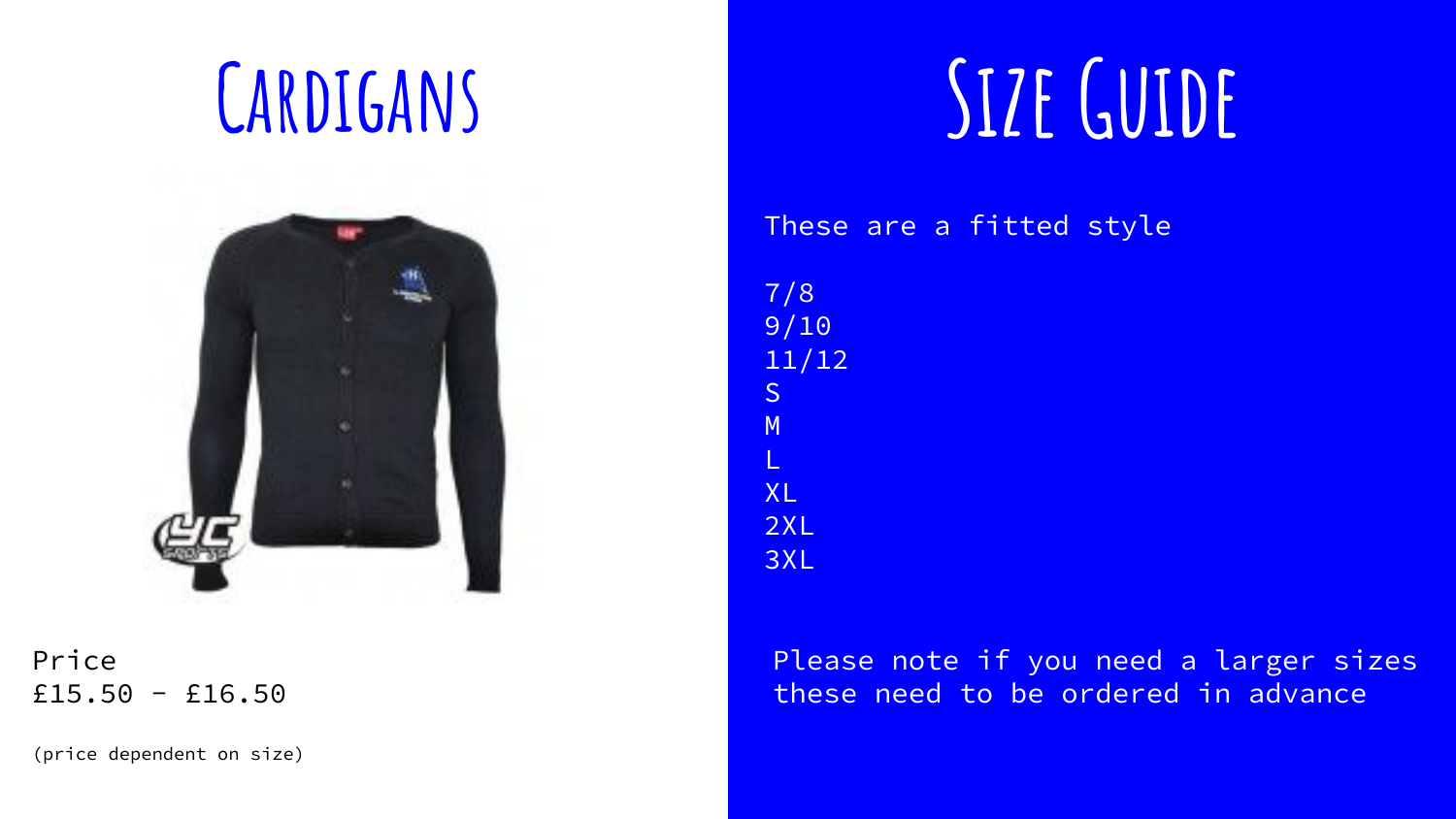

Price £5.50

### **Ties Size Guide**

Available in 2 sizes

16" 19"

Please note it can be useful to buy two of these as they are easily lost at home/after PE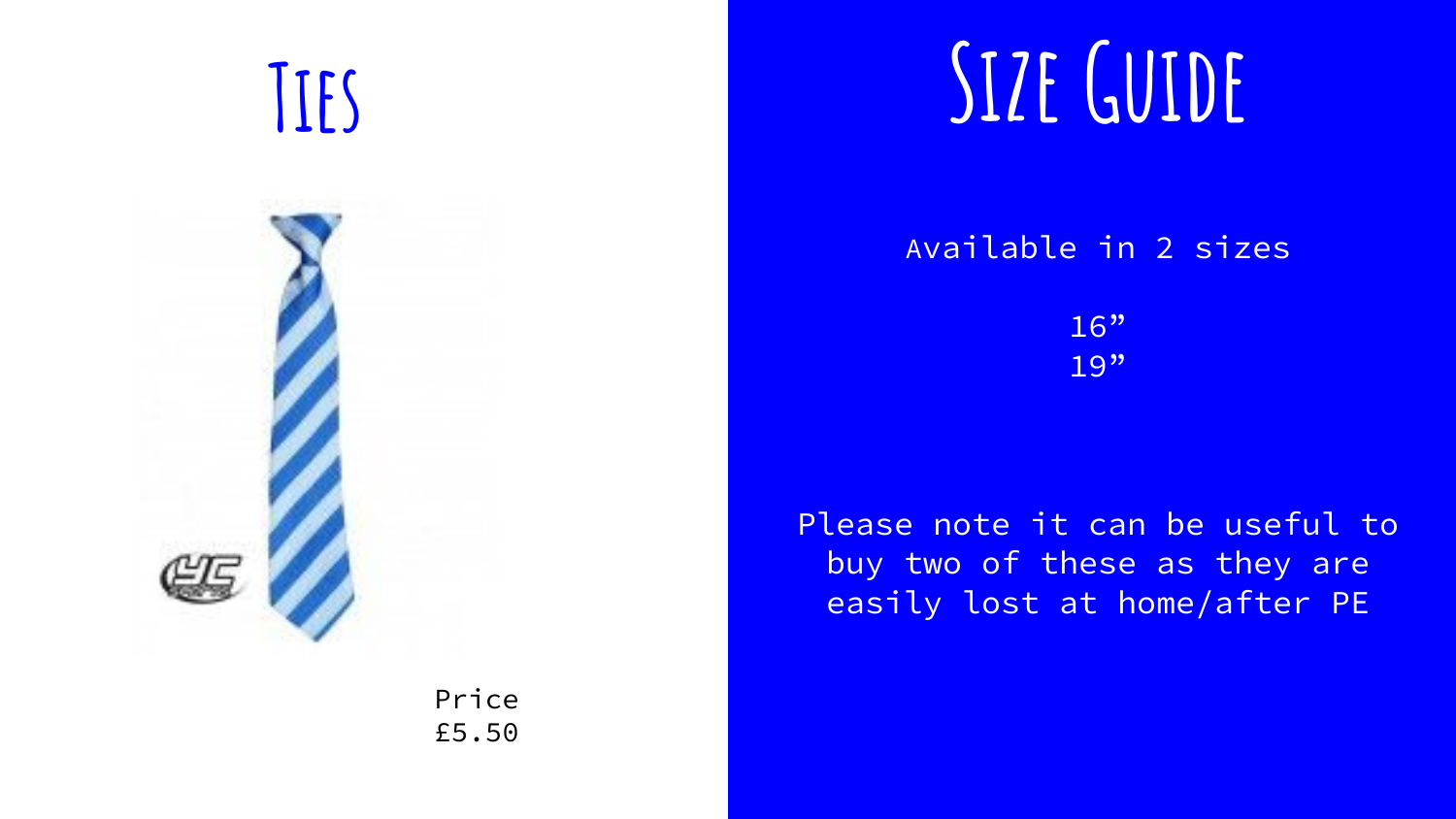## **Twin Pack White Shirts/Blouses**

(ALL SHIRTS COME IN PACKS OF 2)

### **Shirts**

Measured in neck size Available in short and long sleeve

> 12", 12.5", 13", 13.5", 14", 14.5", 15", 15.5", 16", 17", 17.5", 18", 18.5", 19"

### **BLOUSES**

Measured in chest size Available in long and short sleeve

> 26", 28", 30", 32", 34", 36", 38", 40", 42", 44", 46"

|                                     | <b>Shirts/Blouses</b>  | <b>After Discount</b> |
|-------------------------------------|------------------------|-----------------------|
| <b>Lim Short</b><br>Sleeve          | £10.50 -<br>£14.50     | <b>From £8.93</b>     |
| Lim Long<br>Sleeve                  | £10.50 -<br>£14.50     | <b>From £8.93</b>     |
| <b>Lim Slim Fit</b>                 | £12.99 (Shirt<br>only) | £11.04                |
| <b>Trutex Short</b><br>Sleeve       | £12.00 -<br>£16.99     | From £10.20           |
| <b>Trutex Long</b><br><b>Sleeve</b> | £12.00 -<br>£16.99     | From £10.20           |

15% off on all shirts

and blouses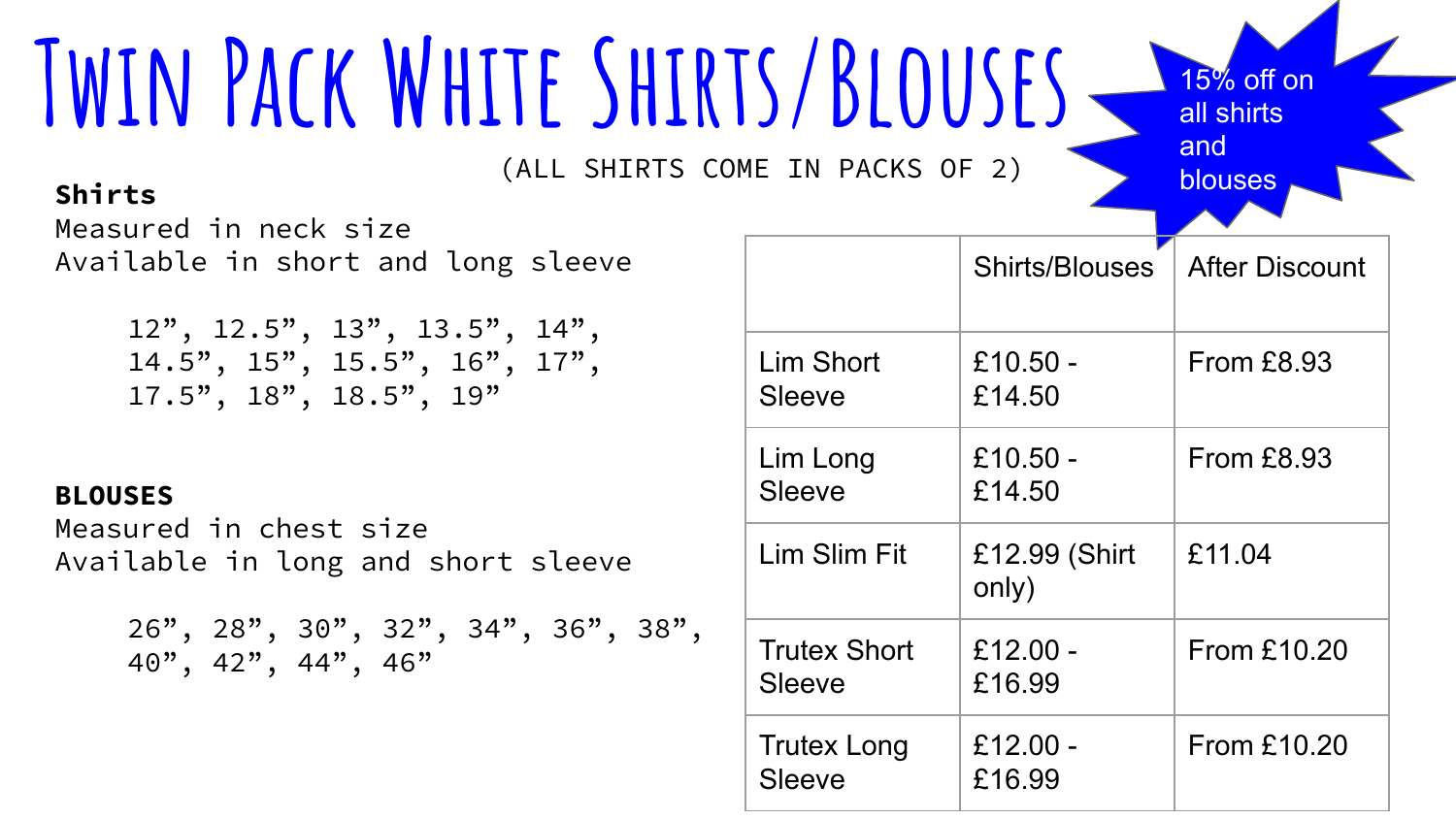## **Trousers - black**

Lim Mens Chino

Waist sizes 9/10, 10/11, 11/12 27", 28", 29", 30", 31", 32", 34", 36", 38" Available in short, regular and long leg £13.50-£17

Winterbottom Black Trouser

Waist sizes 26"-40"

Available in short, regular and long leg  $£16.99 - £17.99$ 



Ladies Lim Trousers

Available in a slim and a regular fit

Ladies sizes 4, 6, 8, 10, 12, 14, 16

Available in short and long leg £15 15% off on

all trousers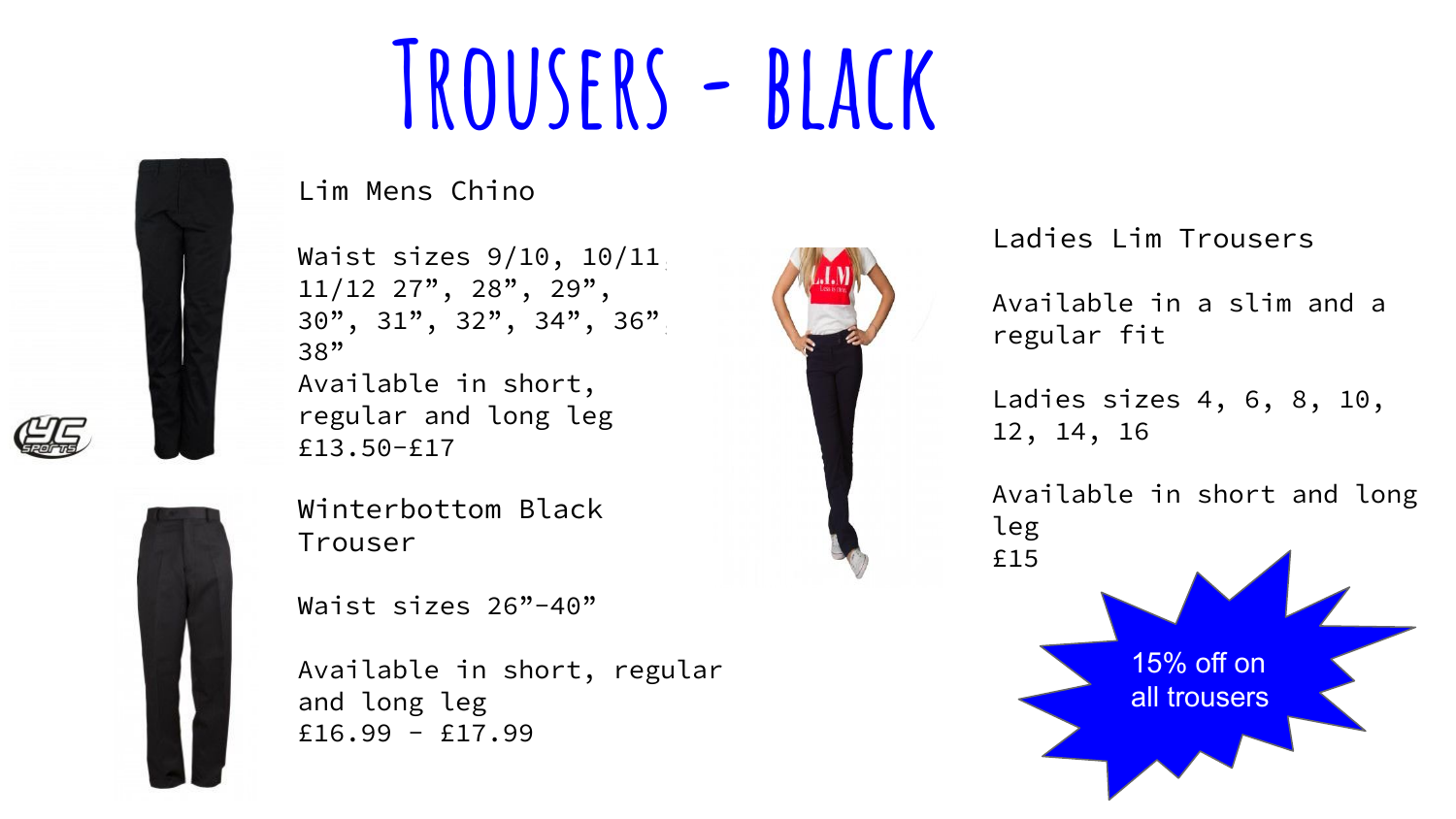



Llanishen Pinstripe Skirt

Available in waist and length sizes 22x20 24x20 26x20 28x20 30x20 32x20 34x20 36x20

£17.00



If your child would like to wear a skirt, it is required to be this skirt with the school logo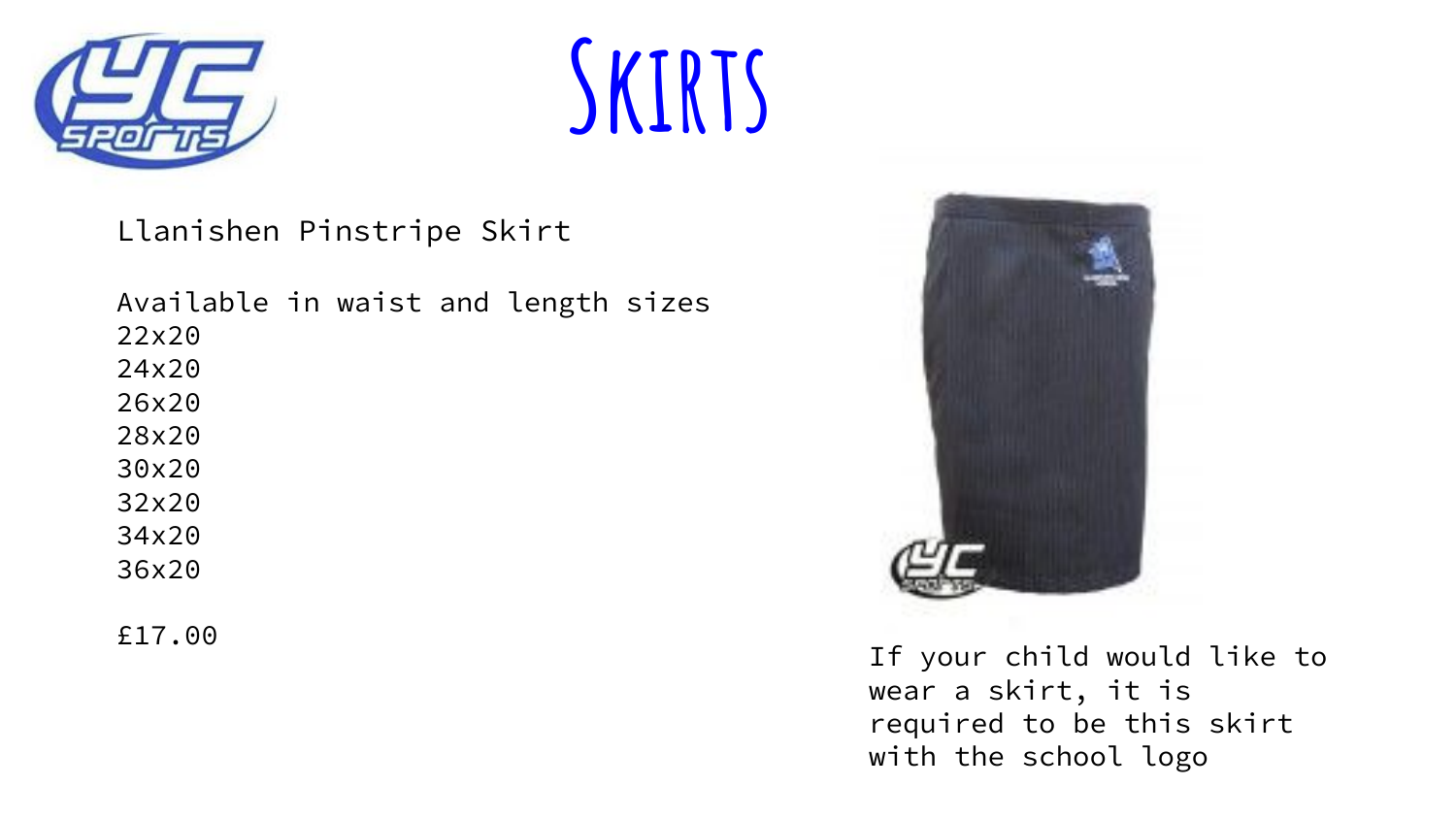

### **Uniform Short**

Available in waist sizes

| 26" |  |  |
|-----|--|--|
| 27" |  |  |
| 28" |  |  |
| 29" |  |  |
| 30" |  |  |
| 31" |  |  |
| 32" |  |  |
| 34" |  |  |
| 36" |  |  |
| 38" |  |  |
|     |  |  |



£15.00 - £17.00 If your child would like to wear shorts, it is required to be this these shorts with the school logo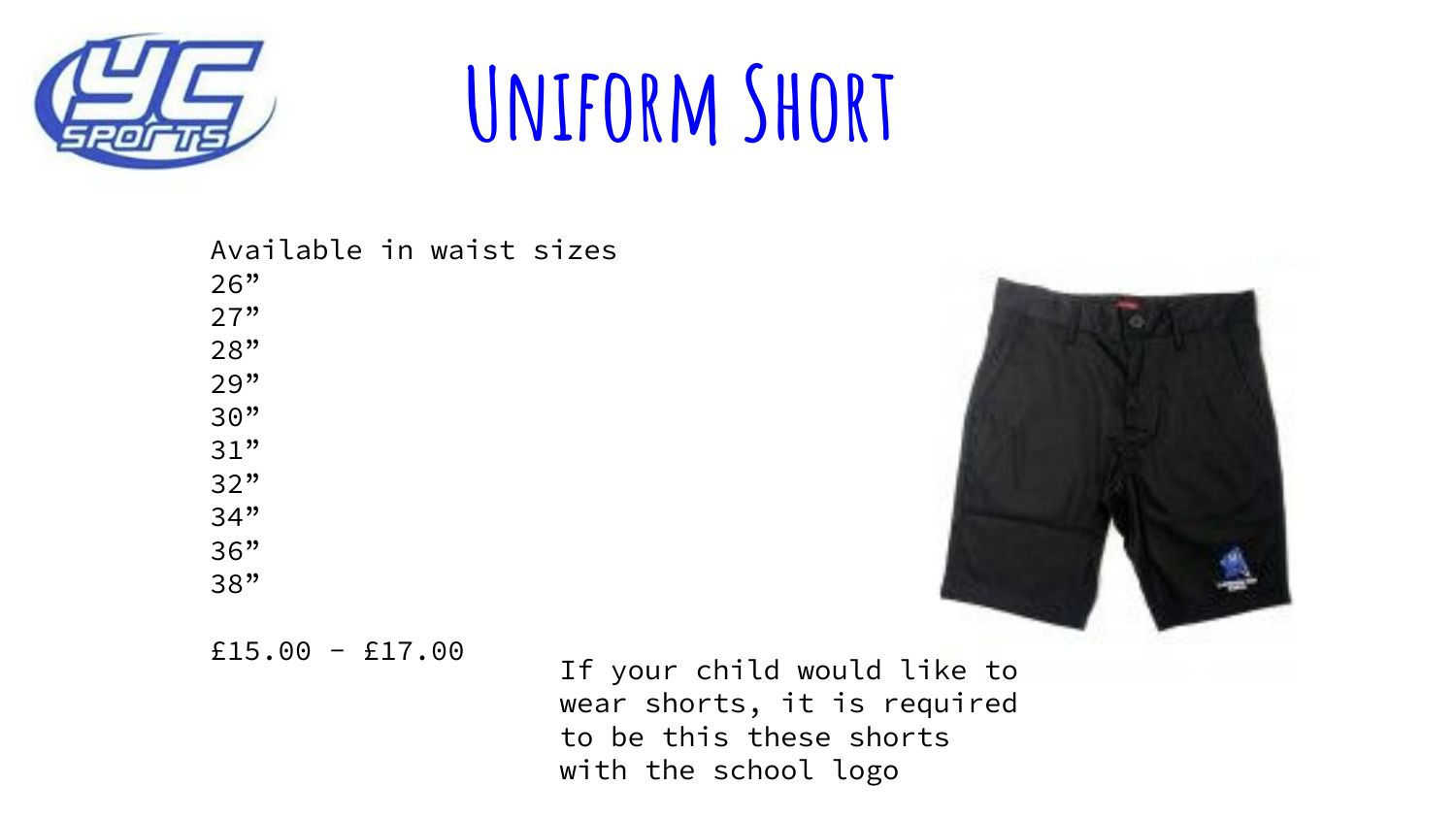

# **Advised Boys PE KIT**

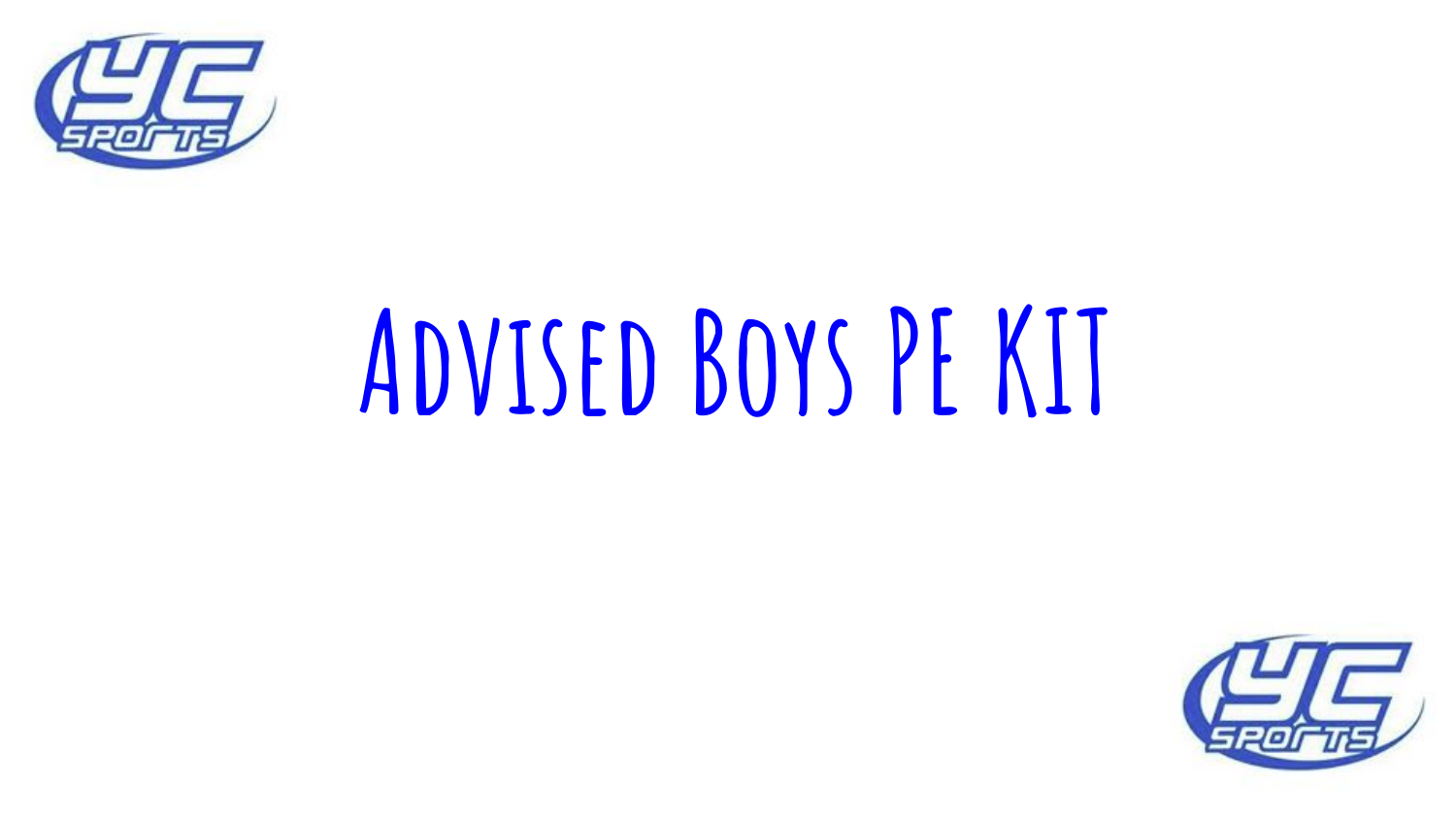### **Rugby Kit (Compulsory) Size Guide**

|  | Fur<br>品 |  |
|--|----------|--|
|  |          |  |
|  |          |  |

| D | r i ci | $\bullet$ |  |
|---|--------|-----------|--|
|   |        |           |  |

Jersey = £19.00-£20.00 Shorts =  $£8.50-E9.50$  $Socks = £4.50 - £5.00$ 



| Rugby Jersey     |                     |
|------------------|---------------------|
| $JS - 9/10 yrs$  |                     |
| $JM - 11/12$ yrs | <b>Rugby Shorts</b> |
| $JL - 12/13$ yrs | (inches)            |
| $JXL - 13/14$    |                     |
| S                | 22/24               |
| M                | 26/28               |
| L                | 28/30               |
| <b>XL</b>        | 30/32               |
| 2XL              | 34/36               |
|                  | 38/40               |
|                  | 42/44               |

Socks available in 3 sizes (UK Sizes)

 $Mini = 12-2$ Youth =  $3-6$  $Mens = 7-12$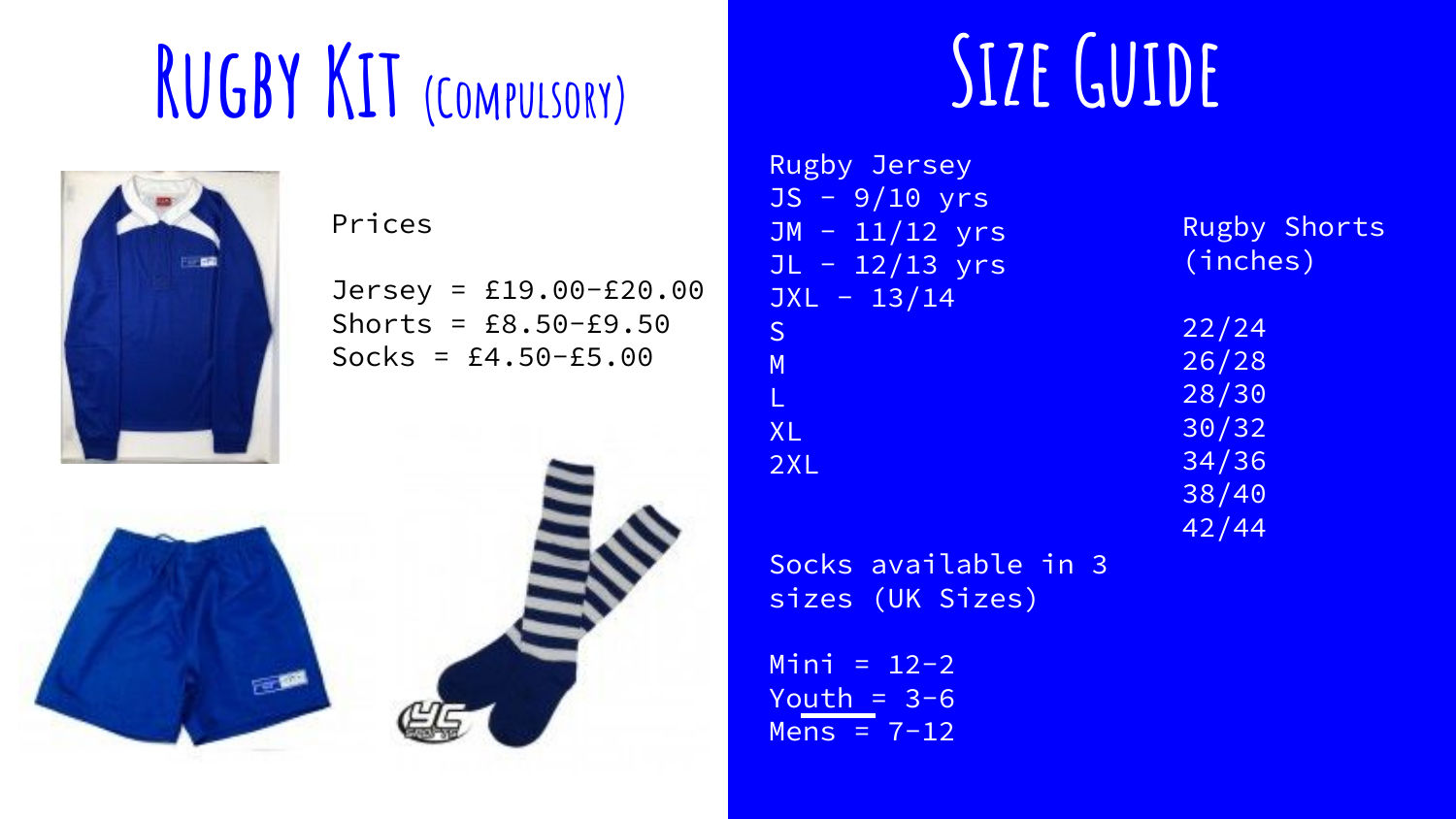## PE KIT (COMPULSORY)



### Prices

PE T-shirt = £14.50-£15.50 Shorts =  $£8.50-E9.50$ 

JS - 9/10 yrs  $JM - 11/12$  yrs  $JL - 13$  yrs JXL S M L XL 2XL

PE Shorts  $JS - 22-24"$  $JM - 26-28"$  $JL - 28-30"$  $S - 30 - 32"$  $M - 34 - 26"$  $L - 38 - 40"$  $XL - 42-44"$  $XXL - 46-48"$ 

**Please note these shorts are different to the rugby shorts so both pairs need to be purchased**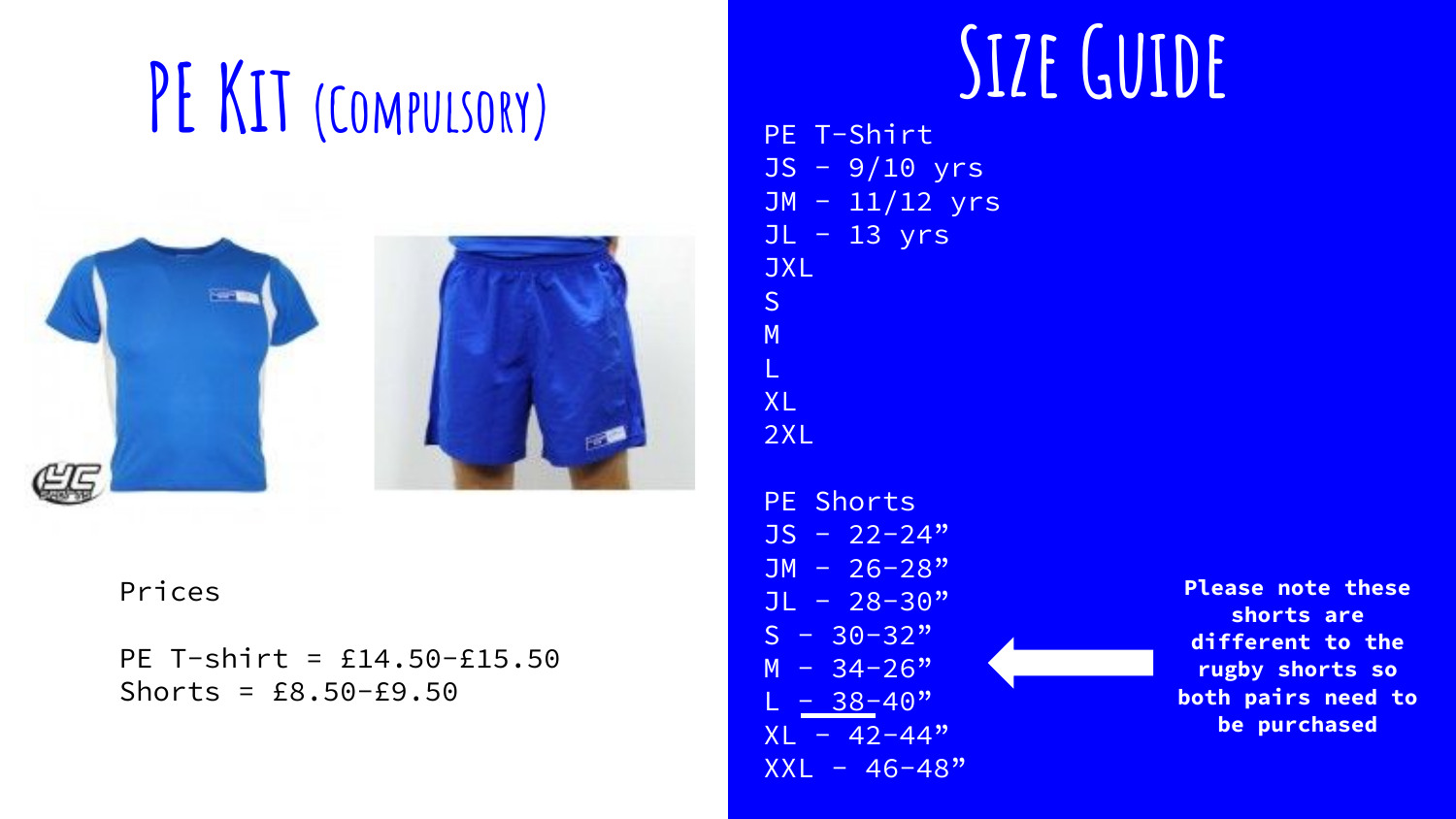

# **Advised Girls PE KIT**

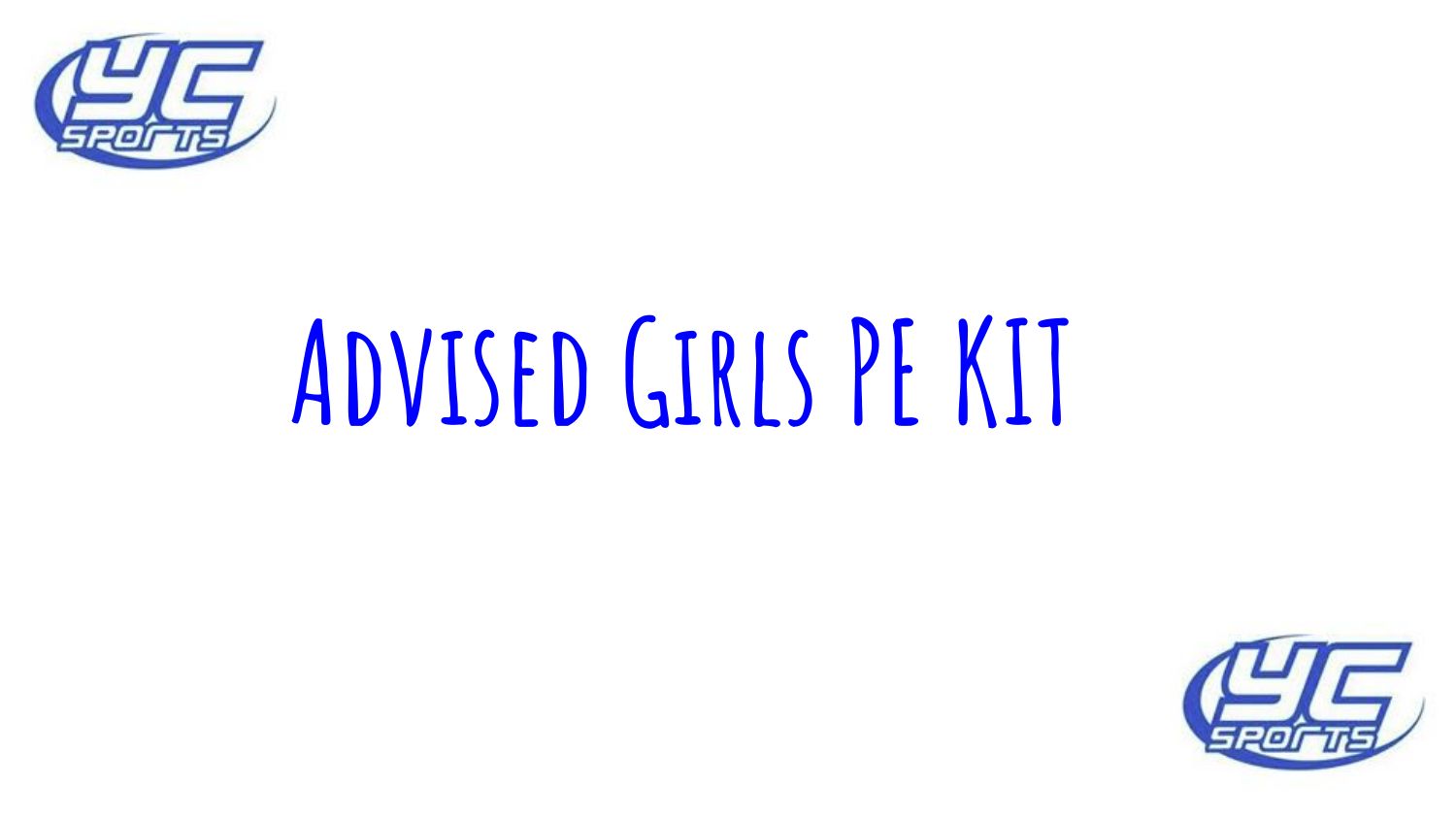### GAMES KIT (COMPULSORY) SIZE GUIDE



### Prices

PE T-shirt = £14.50-15.50 Skort = £15-£15.50  $Socks = £4.50 - £5.00$ 





| PE T-shirt (fitted) | Skort      |
|---------------------|------------|
| JS (9/10)           | JS (9/10)  |
| JM(11/12)           | JM(11/12)  |
| JL(13)              | JL(13)     |
| S                   | S          |
| M                   | M          |
|                     | L          |
| <b>XL</b>           | <b>XL</b>  |
| <b>XXL</b>          | <b>XXL</b> |
| <b>XXXL</b>         |            |

### Socks available in 3 sizes (UK Sizes)

 $Mini = 12-2$ Youth =  $3-6$  $Mens = 7-12$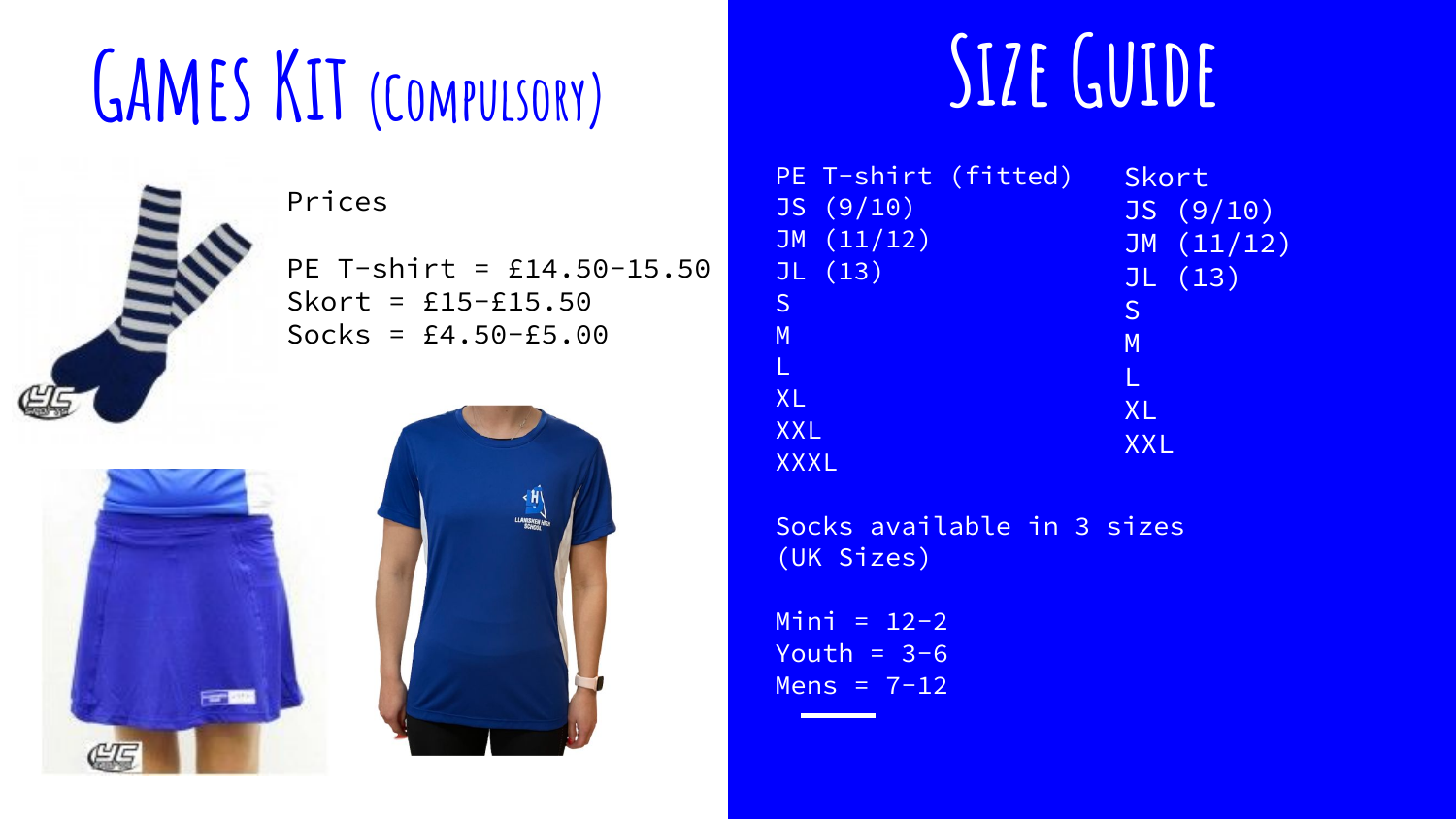## PE KIT (COMPULSORY) SIZE GUIDE



Swift shorts = £8.50-£9.50 Full Leggings =£20

Full Leggings

Swift Shorts JS - 9/10 yrs  $JM - 11/12$  yrs JL - 13 yrs S M L XL XXL

**Please note the leggings come up small so better to size up** Prices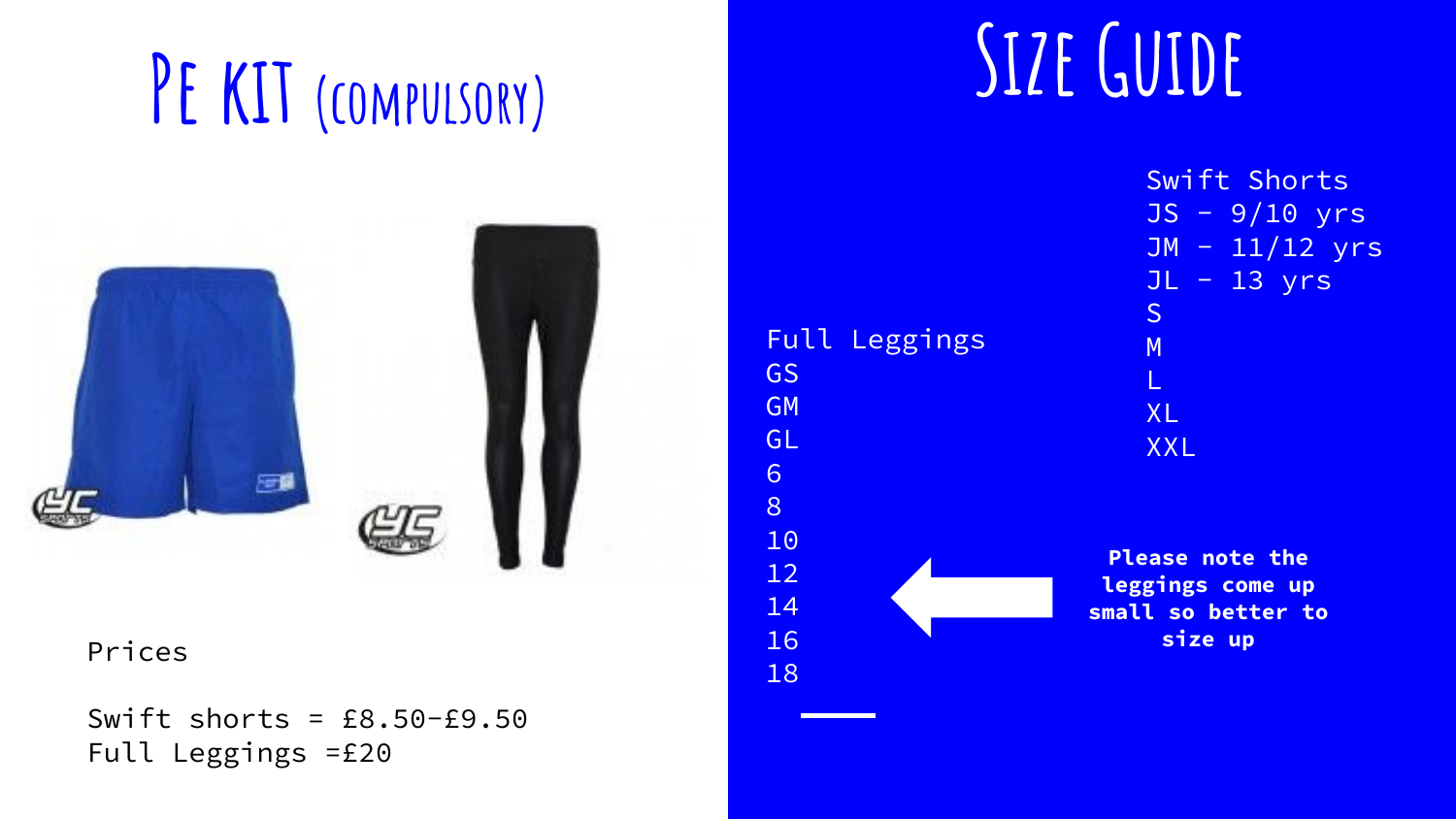

Sizes: SY/MY LY/XLY XS S/M L/XL £15

Girls Trackpants Sizes: YS YM YL YXL S<br>M<br>L XL XXL Price =  $£18.00$ 

## Baselayer **OTHER ITEMS**

PE Hoodie

Sizes: JS (9/10) JM (11/12) JL (13) JXL S<br>M<br>L XL XXL **XXXL** Price: £20



Boys Trackpants Sizes:

7/8 JS JM JL JXL

S<br>M<br>L

XL



£14.00-£15.00 \*while stock lasts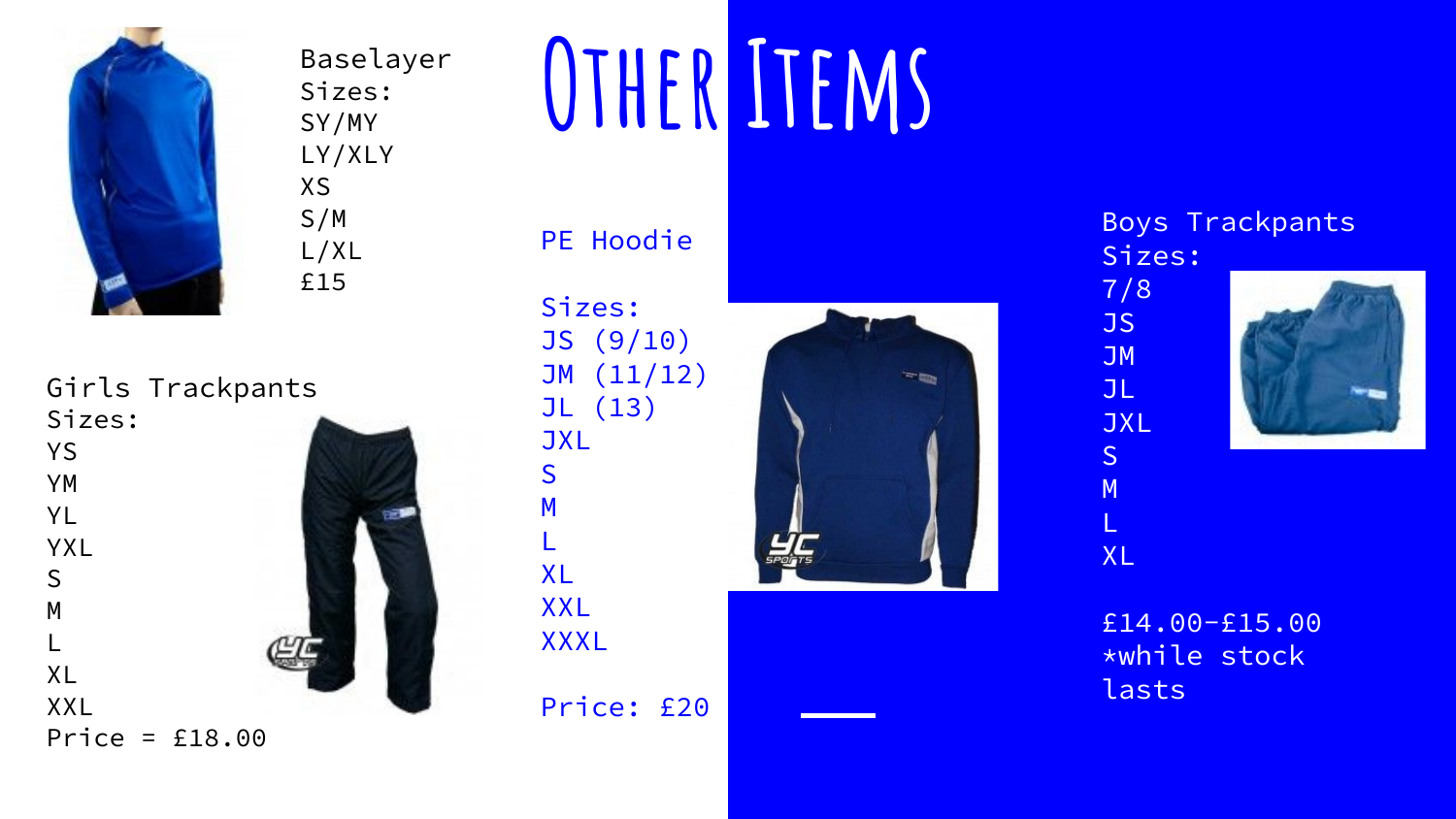## **School Essentials**

We offer 15% off all school essentials such as school shoes, trainers, football/rugby boots, bags, shirts and trousers.

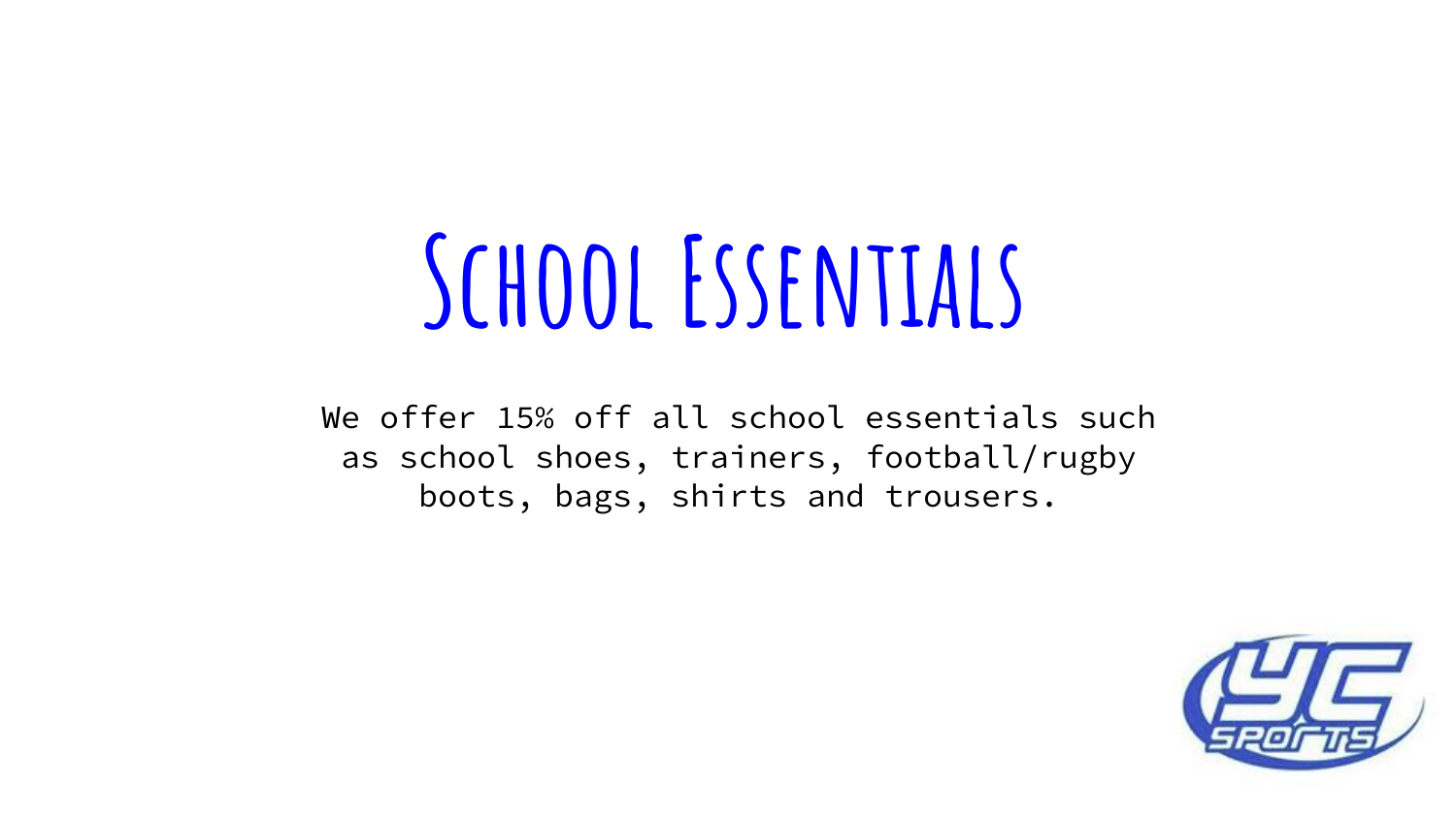## **Shin Pads**



Precision Pro Matrix Shin Pads

£10.50



Rhino Pro Slip-in Shinpad

£4.95





Rhino Premier Shin and Ankle Shin Pad

£9.95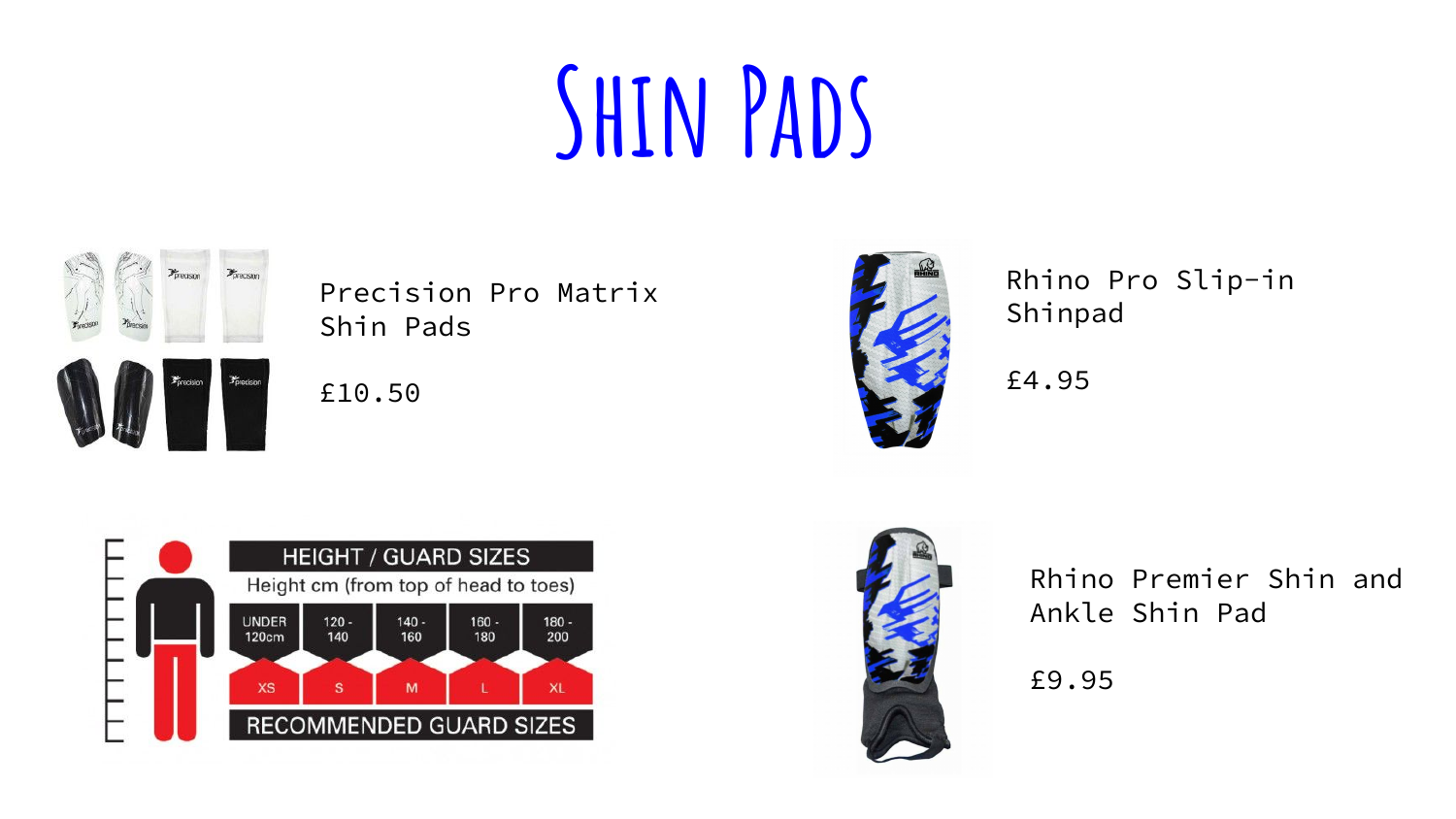For Health and Safety all pupils require Gum Shields for games lessons

 $£16.95$ 

£2.50

# **Gum Shields**

Rhino Classic Mouthguard

- Basic mouthguard
- Suitable for all sports
- Provides protection from any impact

Shock Doctor Gel Max

- 
- Heavy duty rubber
	- Gel  $fit =$  Maximum protection, fit and comfort

£8.95

D3 Dual Layer Gel Gum shield

Double gel coat interior and added outer shield for protection

£8.99

Anti slip pads to prevent movement

Shock Doctor Gel Max

Shock absorbing jaw pad helps protect against concussions and create a channel for improved breathing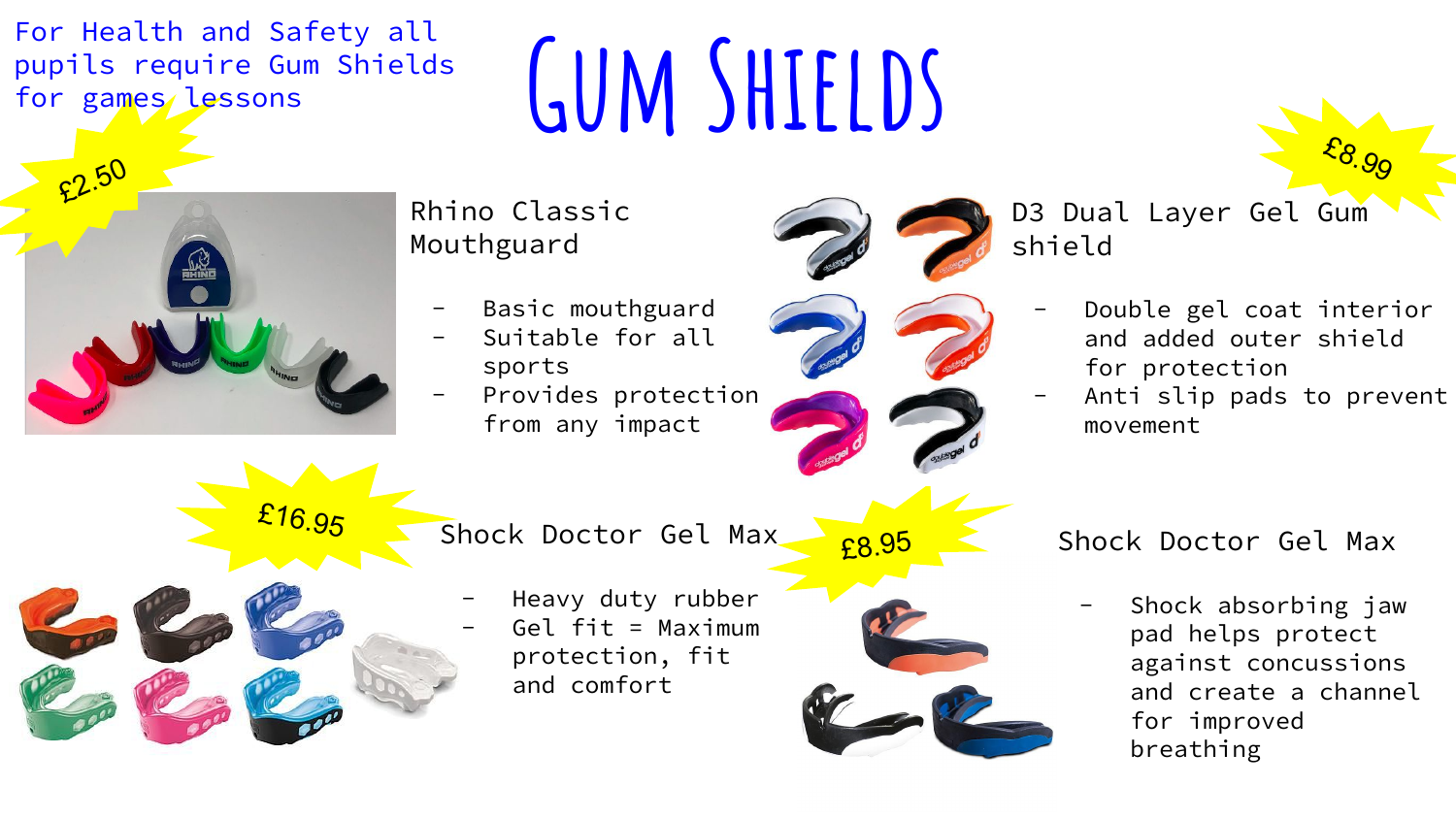

Ranging from £12.99 - £30 Available in a variety of different colours

ADIDAS bags **BAGS** 



Rhino Club Rucksack £24.95

Nike bags Ranging from  $£14 - £30$ Available in a variety of different colours



Under Armour bags Ranging from  $£25 - £35$ Available in a variety of different colours



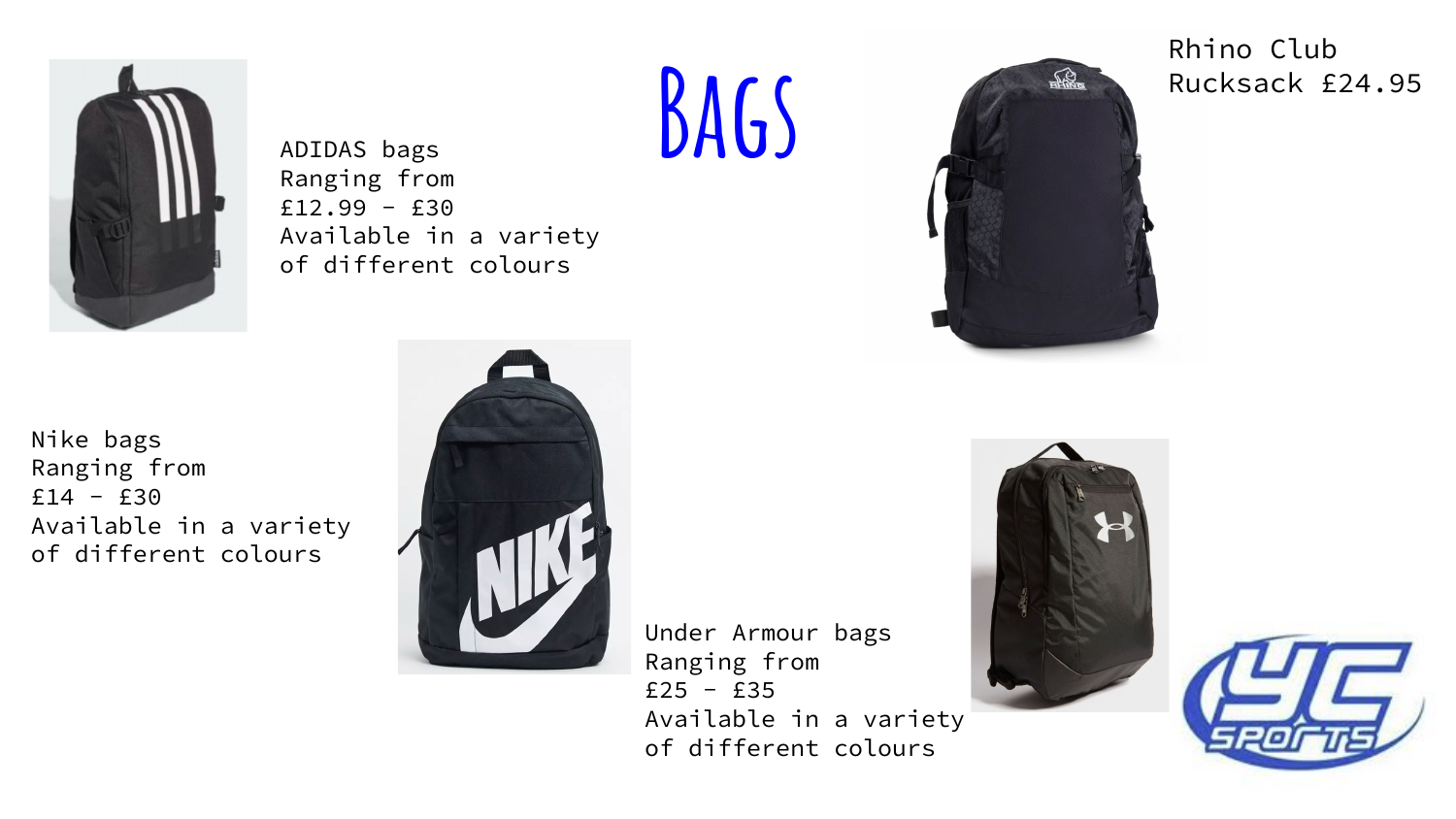

## **Shoes**

We stock a variety of different styles of school shoe, for boys and girls

Range of sizes and prices available

We have football and rugby boots available in different brands



We stock trainers suitable for PE, for boys and girls

Range of styles, sizes and prices available



Range of sizes and prices available

At LHS boys will need a pair of SG (soft ground) boots along with a pair of TF (turf) or FXG (flexible ground) boots for the 3G pitch Starting at £15 -150 (whilst stocks last)